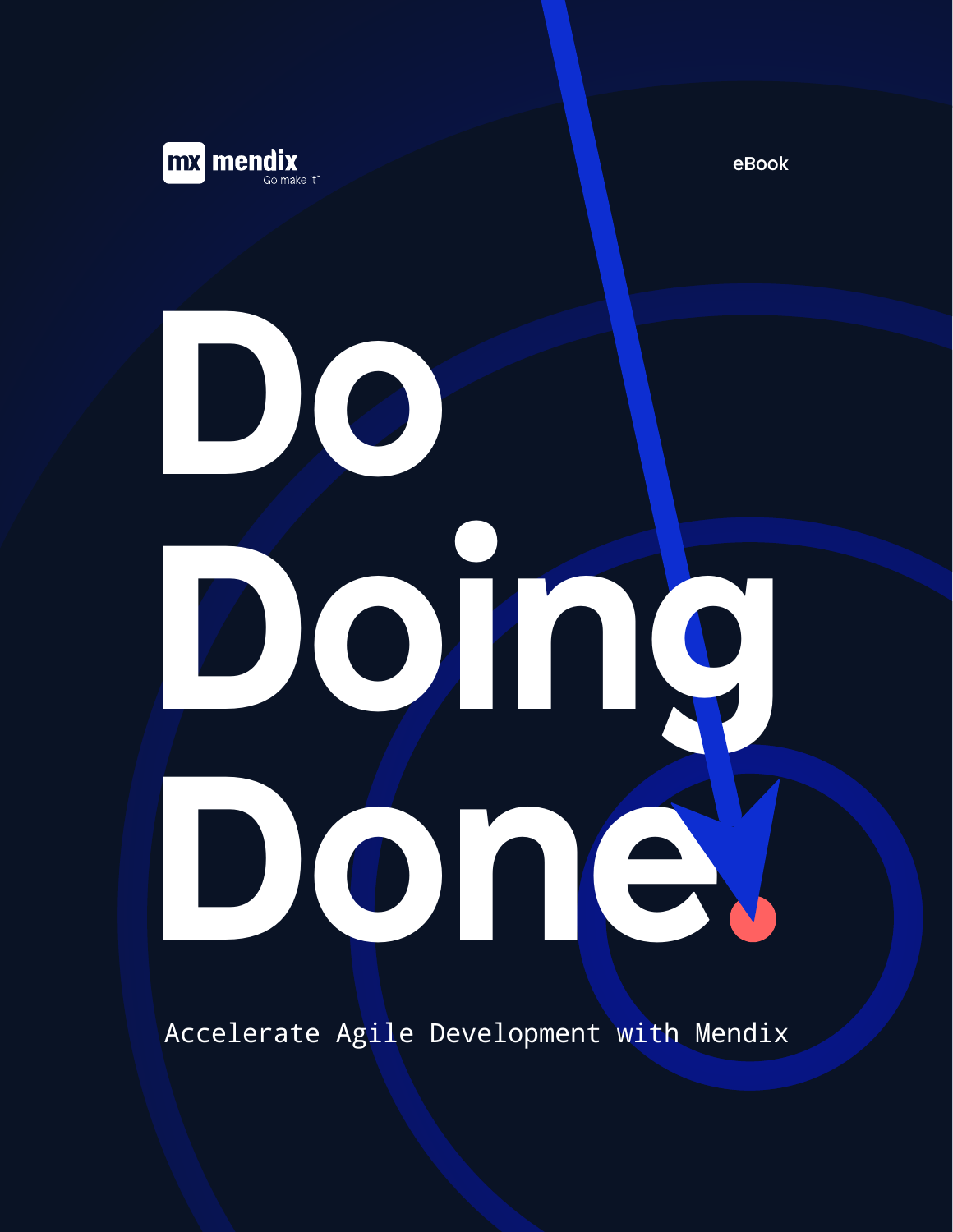#### INTRODUCTION

Learn how Mendix's low-code platform aligns to the principles of Agile and how its capabilities can help you accelerate your Agile practices.

| $\blacksquare$ |  |  |  |
|----------------|--|--|--|
|                |  |  |  |
|                |  |  |  |
|                |  |  |  |
|                |  |  |  |
|                |  |  |  |



This symbol represents the Mendix platform's Agile tools. Click  $\mathbb Z$  for more info on each capability.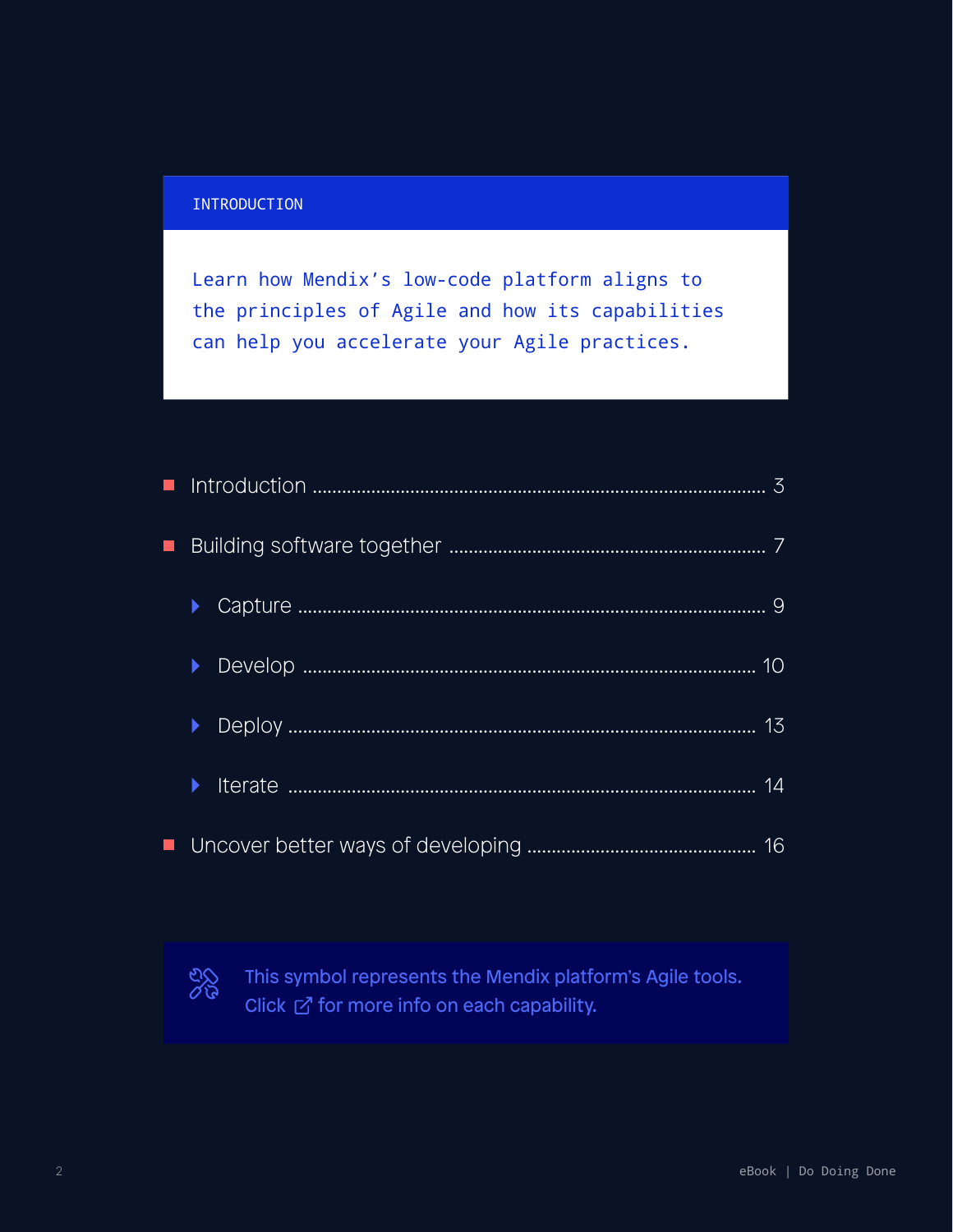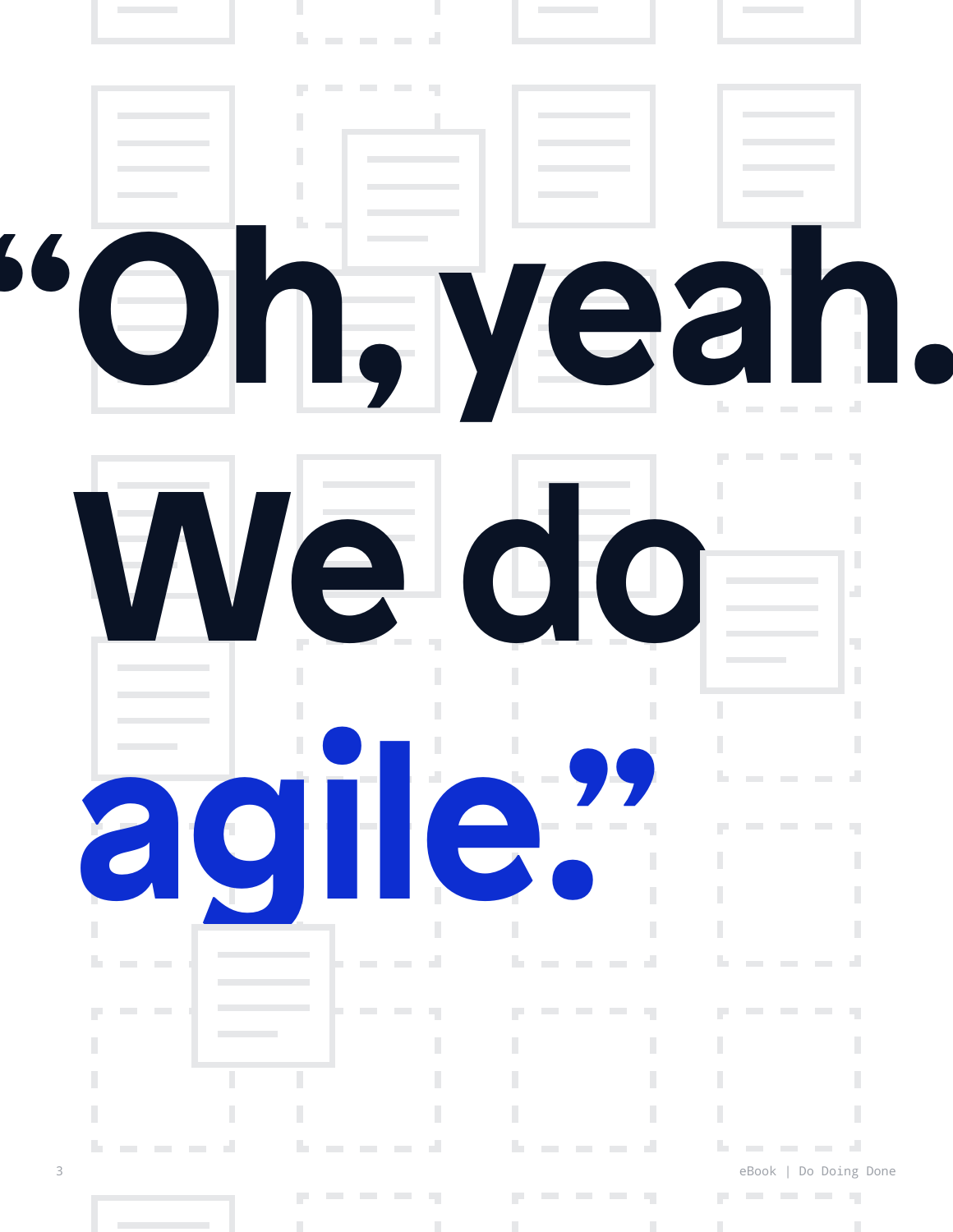### **You've heard that before.**

Two decades ago, you were likely to hear "We do Agile" emit from the cubicle partitions of R&D or IT. The original idea behind the now-pervasive software development methodology was for application development teams to gain and grow the ability to produce more, develop faster, and better meet customer needs. In other words: Agile helps you deliver outcomes.

But "doing Agile" has spread and is evolving. It's grown beyond the boundaries of IT cubicles and into the open floor plans of different departments. Your sales team is adopting (and adapting) Agile. You've overheard your colleagues in Marketing say, "We do Agile."

Agile's evolution isn't just a question of where and who is doing it, but how it's being done, too. The methodology has evolved to include the operations side of app delivery. This is better known as DevOps. There are different flavors of Agile, too. Scrum, Kanban, SAFe, Extreme Programming are all different types of Agile frameworks.

Agile is the norm now, but it's not enough. In fact, in the Forrester report "The Agile Enterprise Emphasizes Practice over Process"<sup>i</sup> , the authors state that "Agile practices are now mainstream, but to drive true business differentiation companies must extend Agile approaches into strategic portfolio decision making."

There's more to the methodology than just saying "We do Agile." Delivering outcomes is more than just a process. It's the combination of the people using the process, the platform they're using, and the outcomes they're delivering.

With Mendix, you, your teams, and your departments do more than just "Do Agile." You amplify Agile processes and work toward better ways of developing software and -- most importantly -- delivering outcomes.

#### Process, not progress

"We do Agile" is becoming a cliché, and that sentiment is watering down the main values of the methodology as stated in the "Agile Manifesto"":

- Individuals and interactions over processes and tools
- Working software over comprehensive documentation
- Customer collaboration over contract negotiation
- Responding to change over following a plan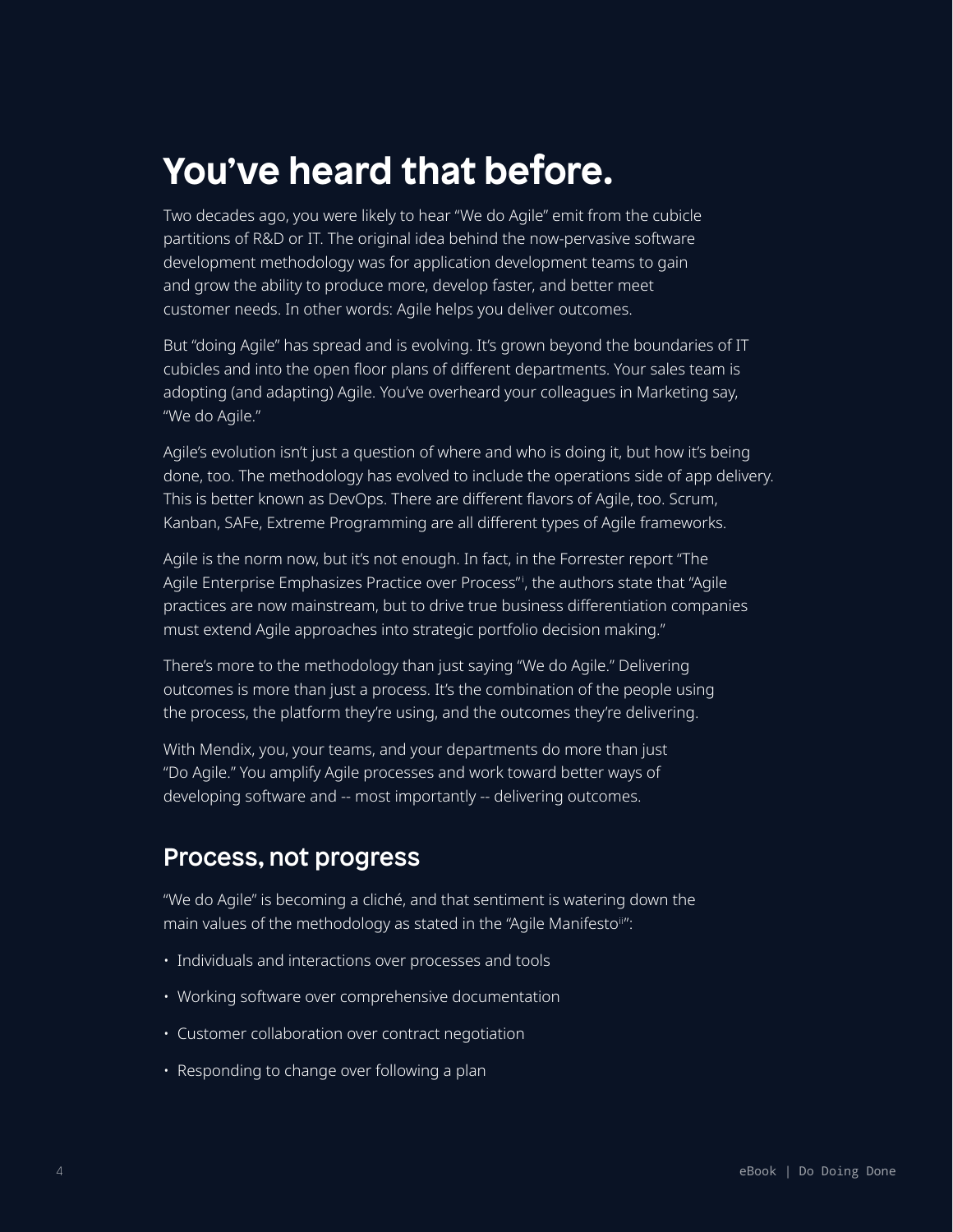Instituting the Agile process at a high level, according to "The State of Agile", means that you're "enabling greater adaptability to market conditions." In other words, you're delivering the right software to the right customers at the right time. However, the level of competency that companies have around Agile is low.

Only 18% of those "doing Agile" feel like they're doing it at a high level. 74% are still maturing or experimenting.

No matter where Agile is done and which framework is used, simply getting to the point where you're "doing Agile" is not enough. Those who adopt Agile for the sake of being able to say "We're doing Agile" are in danger of, as Forrester puts it, replacing one dogma for another, whereby once they were rigidly abiding by the rules of Waterfall, they're now strictly adhering to Agile processes. This is not in the spirit of Agile.

### Progress, not (just) process

A tool or process is nothing if you're using it improperly or not using it at all. The teams at your company who build applications, the people who use them, and the way they interact with each other are more powerful than any technology stack, trendy agile framework, or a low-code platform. Rigid reliance on a single approach or way of working renders any tool or process into an impediment rather than a solution. And the result of this inflexibility is stagnant, uninspired work.

Just "doing Agile" is not the goal. Process alone will not get you the outcomes you desire. "Process" is just one of what we at Mendix have dubbed the 4 P's: People, Portfolio, Process, and Platform. These are the core tenants of succeeding at delivering business value.

# **The 4 P's**

#### **People**

The people involved in building and delivering value. This includes executives who provide buy-in, the end user who is providing feedback on the software you're delivering, and all the developers, business analysts, product owners, and Scrum masters in between.

#### **Portfolio**

The body of work produced and delivered by your team. All in service of meeting the needs of the customers or users that the product was built for in the first place.

#### **Process**

The approach to developing and iterating on products. Read: Agile.

#### **Platform**

The tool with which you use to develop and deliver your products.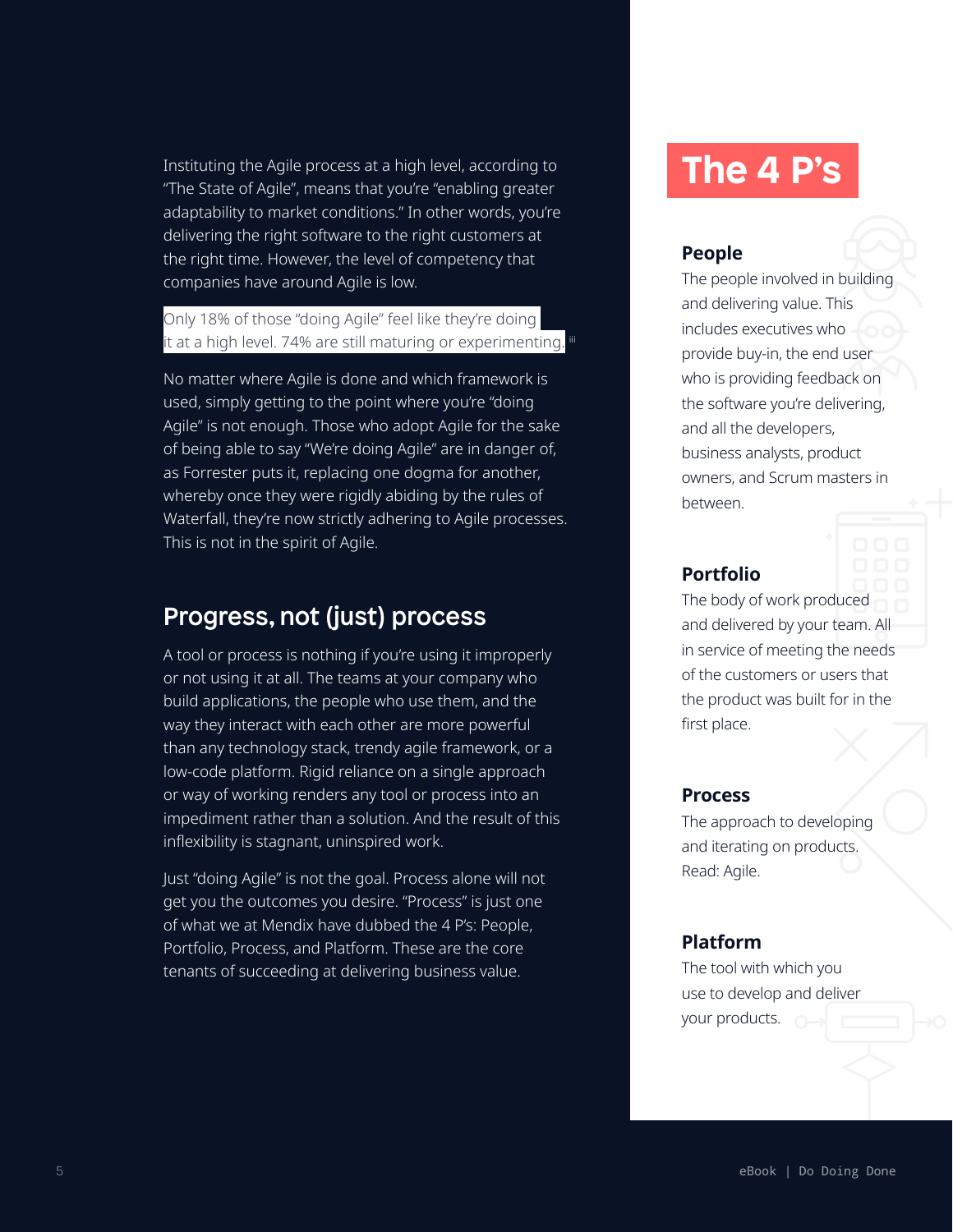You need to activate the right people to start building working software that your customers desire. And you do that with the right process and platform. You need a platform that aligns with the values of Agile, not process itself.

That's why at Mendix, we designed our low-code development platform with the values of the Agile Manifesto, and the Scrum Framework in particular at its core.

The Mendix and Agile philosophies fit together hand-in-glove. Throughout this book, you'll see how the Mendix platform aligns to Agile and helps you achieve what you want to do: produce more, develop faster, and better meet customer needs.

# *The Mendix and Agile philosophies fit together hand-in-glove.*

Strip away the labels, the ceremonies, and the roles. With Mendix and Agile, the results aren't you just saying, "Oh yeah, we do Agile." The results are you, delivering outcomes.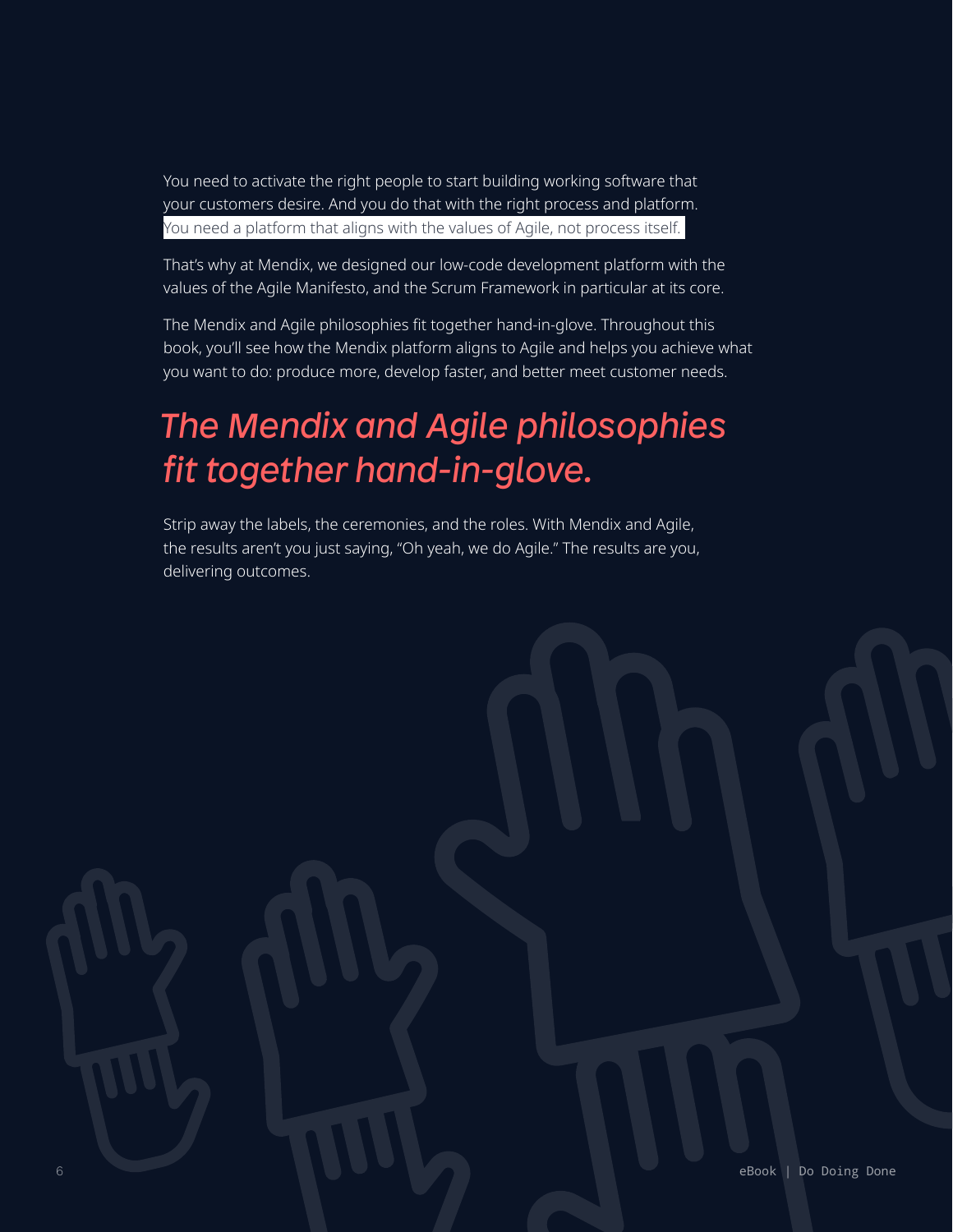# **Building software together**

Like the authors of the Agile Manifesto, we too believe there is a better way of developing software, and that's by bridging the gap between the business and IT and empowering those who know the users best with the tools to help solve problems. We built Mendix to align with the core principles stated in the Agile Manifesto, all in the service of uncovering better ways of developing software.

The Mendix platform is specifically tailored for working in Agile by supporting you through the entire application lifecycle. You'll see this line of thinking employed within the Developer Portal, a key component to the Mendix platform along with Mendix Studio and Mendix Studio Pro where developers can collaborate, deploy, and manage their apps. They key activities in the Developer Portal are:

| Capture        | Gather and prioritize user stories that will help you identify the right<br>problems to solve at the right time. |
|----------------|------------------------------------------------------------------------------------------------------------------|
| <b>Develop</b> | Put those committed user stories to action and start to build.                                                   |
| <b>Deploy</b>  | Release your application into your users' hands.                                                                 |
| <b>Iterate</b> | Aggregate user feedback and iterate to enhance their experience,<br>which is then captured all over again.       |

At every stage, you'll employ the 4 P's to help you develop faster, deploy more freely, iterate quicker, and deliver more business value.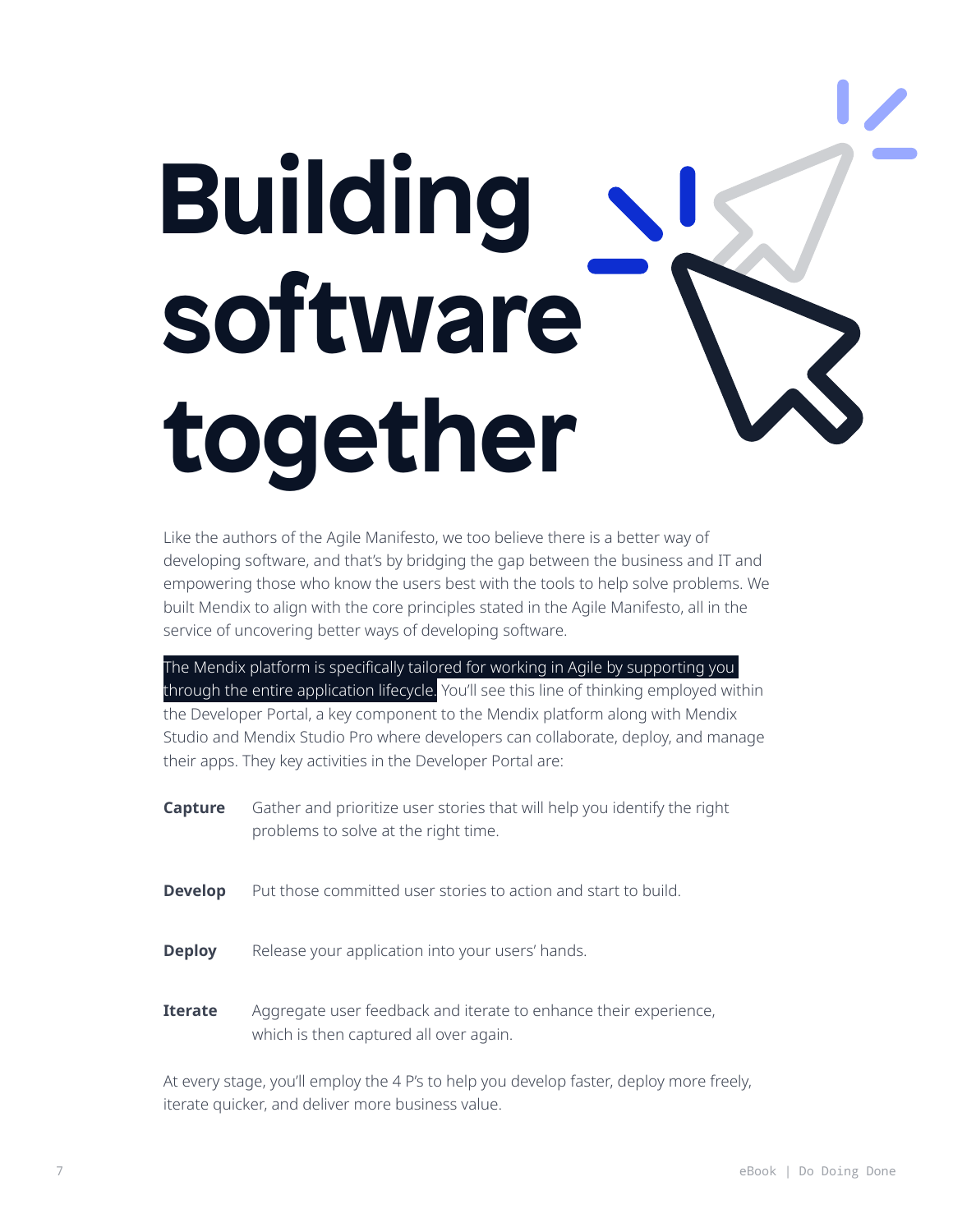# **Capture**

Mendix and Agile work so well together because both the platform and the methodology value collaboration and delivering functional software quickly and often. Above all else, the people and the means by which they collaborate are at the core of succeeding with Agile. At Mendix, we recognize this and have built features that put people and collaboration at the forefront.

Mendix's approach to Agile is based on the Scrum framework. In Scrum, you start by creating a product backlog. This backlog is a list of user stories to which the team will commit. The capture stage is absolutely crucial to the aspect of delivering value, because it's where team members collaborate with themselves to define what's most important to the users.

*The capture stage is absolutely crucial to the aspect of delivering value, because it's where team members collaborate with themselves to define what's most important to the users.*

At Mendix, we believe in the value of business-IT collaboration. When developing applications for internal users, you need to treat them like you would the customers the Agile Manifesto suggests. Give them a seat at the table and collaborate with them. That's the only way you're going to truly get business value out of the apps you're developing using Agile.

In the Scrum Agile framework, it's important to have small, crossfunctional teams. That way you achieve greater focus and higher productivity. Within small teams, team members can more effectively communicate with each other, transferring knowledge to one another much faster.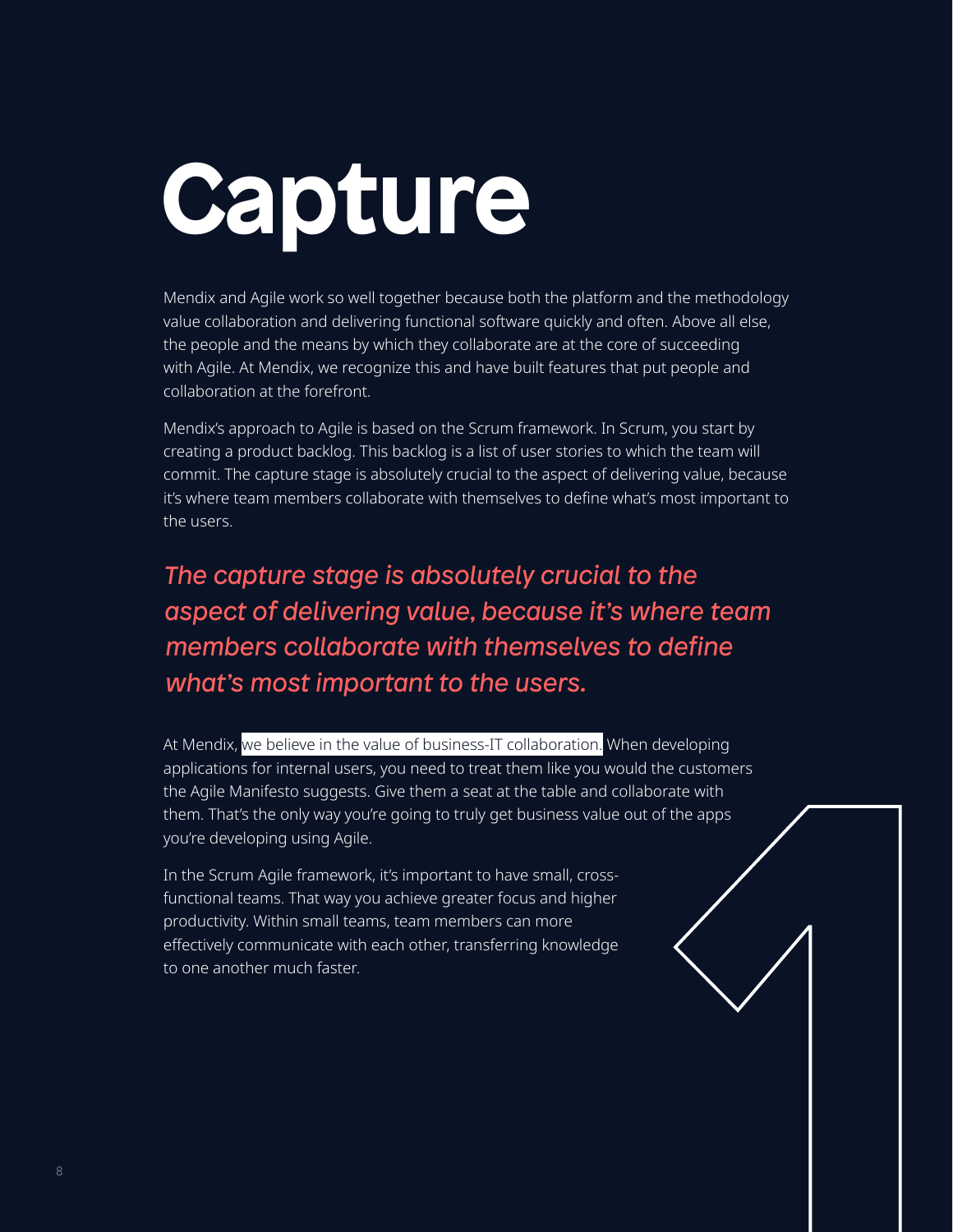### The right work

Mendix allows you to set up and manage your teams right within the Mendix Developer Portal. Team members can communicate to each other within the portal. Because Mendix is aligned to Scrum, the roles you can assign team members include: Scrum Master, Business Engineer (or developer), End Users, and Product Owner. These roles are essential in making sure that the right work is getting done on time.

What does "right work" mean? When you "do Agile" you should be concentrating on the customer (user). Who are your customers? What are you trying to do for them? Mendix and Agile work so well together because both the platform and the methodology value collaboration and delivering functional software quickly and often. Your customer could be a field service engineer, contracted out to do work for your company. Your customer could be an insurance client that needs a mobile app to file a claim quickly. Your customer could be Marvin down the hall in Finance who needs a better way of tracking invoices.

The value of using Agile is to help you to ask "why?" The answer to that question is your business value. Business requirements (user stories) drive business value. The only real way to get the answers to "why" is through engaging with your customer.

With Agile and value-driven approaches you have a timebox for your Sprint (for example, two weeks) and a certain number of people working on a team. Setting and prioritizing user stories is a team effort which is why collaboration is of the utmost importance during the capturing phase.

Once those stories are captured, ranked, and assigned, you run those in a sprint.

Customer collaboration is a core value of the Agile Manifesto and Mendix. When you collaborate with the customer, you are going beyond "doing Agile" and actually listening to users' valuable feedback with the intention of incorporating that in the next iteration of the product you're developing. Within the Mendix Platform you can capture feedback from users directly in the application.

**[In the "Stories" section in the Developer Portal, you can create a new story, edit](https://docs.mendix.com/developerportal/collaborate/stories)  current stories, and add story points, labels, and a description. You can attach these user stories directly to the application's corresponding features.**

 $\mathbb Z$ 

eis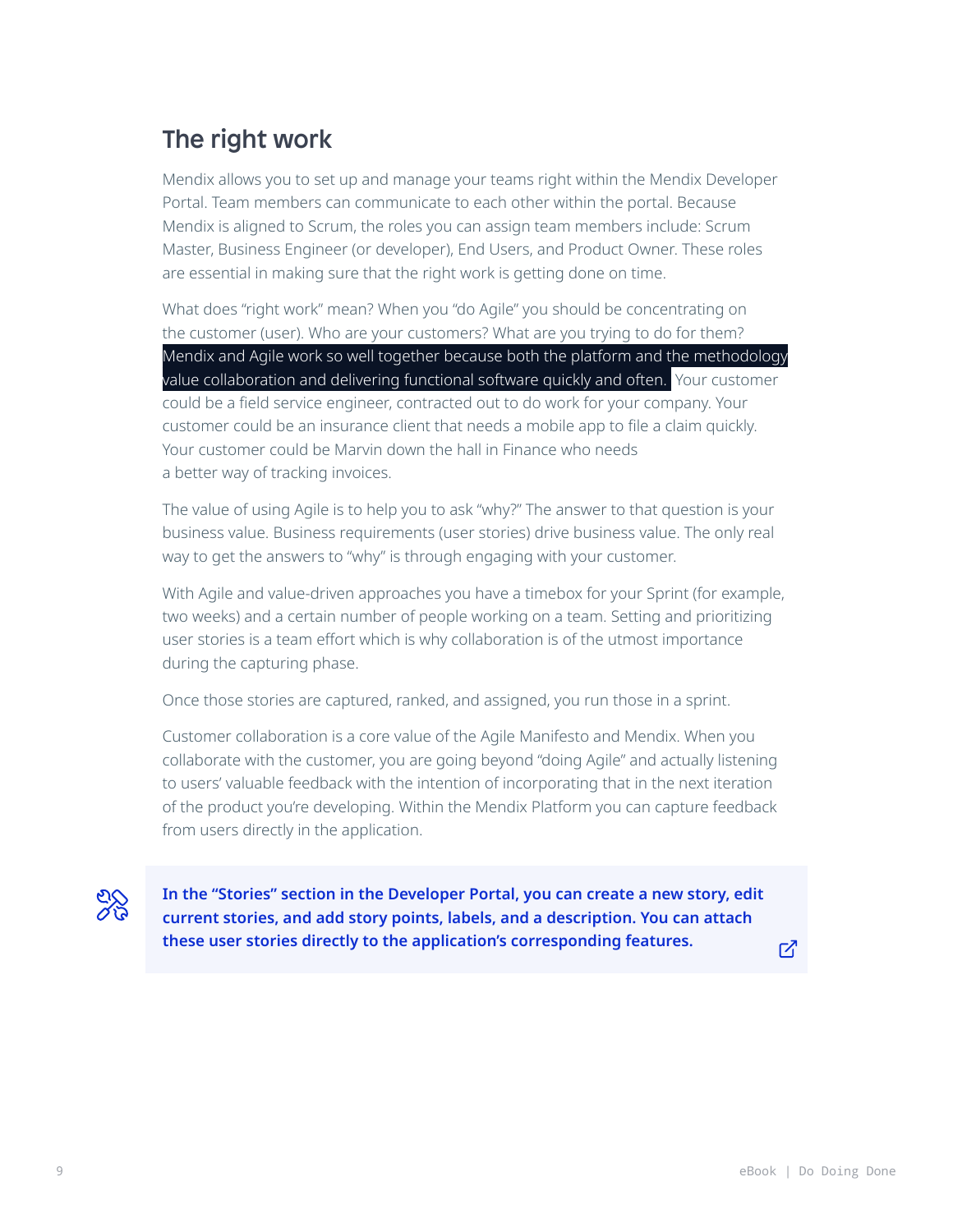# **Develop**

With its visual modeling, the Mendix platform was specifically designed to close the Business/IT chasm. Collaboration doesn't stop at the Capture stage. Agile is collaboration throughout the entire application lifecycle. Planning for an application that adheres to business strategy is how you gain true business value. And you want that business value fast.

### *Planning for an application that adheres to business strategy is how you gain true business value.*

Right from the Planning section of the Developer Portal you can begin modeling your app in either Mendix Studio or Studio Pro. Both environments provide seamless, bi-directional collaboration so that development teams can converge on the right work more quickly.

**Under "Planning" in the Developer Portal, you can use a Scrum board where you or team members can set the story state to reflect current progress. You [can also track your work with a burndown chart, charting the progress of the](https://docs.mendix.com/developerportal/develop/planning-development)  implementation of business requirements.** 



 $\mathbb{Z}_2^{\infty}$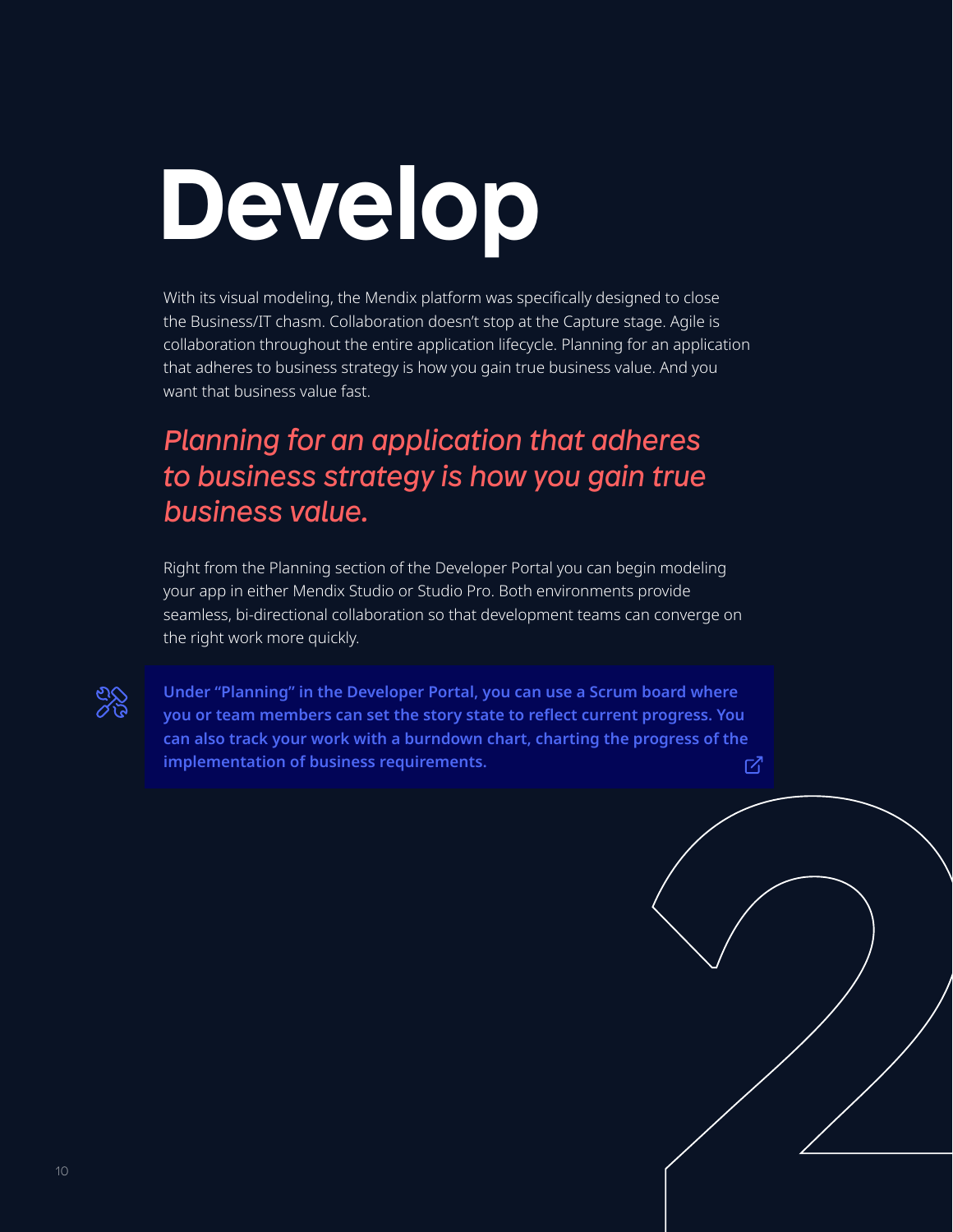### Sprint faster

In Agile, visual modeling gives you the ability to build better apps faster.

Take sprints, for example. Even if you're "doing Agile" well, the problem of too many processes or misused tools can still crop up. Two-week sprints are definitely a faster way of working than what happens with methodologies like Waterfall. But sticking to twoweek sprints is adhering to process for process's sake.

Despite it being a tool itself, the Mendix platform is one that "embodies individuals and interactions over processes and tools." iii At the end of a sprint in Scrum, you review your traditionally developed work with stakeholders, most of whom might not know code. What's easy for developers to read and review, could be difficult for a business user to visualize with limited programming experience. The issue here is that by the time you start frontend work, backend features you agreed to beforehand are now visible and might not be what the business user actually wants or needs anymore.

### *Visual modeling gives you the ability to do more and build better apps faster.*

The visual and collaborative nature of Mendix Studio and Studio Pro allows stakeholders to immediately see their requirements being put into action. Instead of trying to visualize rows and rows of code, that's abstracted away and business users can actually see their app in action. Because visual models are easier to understand, they facilitate frequent, ongoing collaboration between IT and the business, enabling the business to contribute directly to the project. You're now ensuring frequent feedback loops to get outcomes faster.

Strictly following Agile processes can slow down what would otherwise be a quick bug fix or an easy feature to create. With the Mendix Platform, you can address bug fixes or build features while collaborating with your team members in real time.

Don't wait around for a whole sprint to do something you know you can do in five minutes with visual development and the collaborative tools in the Mendix Platform.

22

**What's all the buzz? Get real-time updates with Buzz, a capability that lets you share and view updates to the apps and see your team members' activities around projects both within the Developer Portal and in Mendix Studio and Studio Pro.** 忆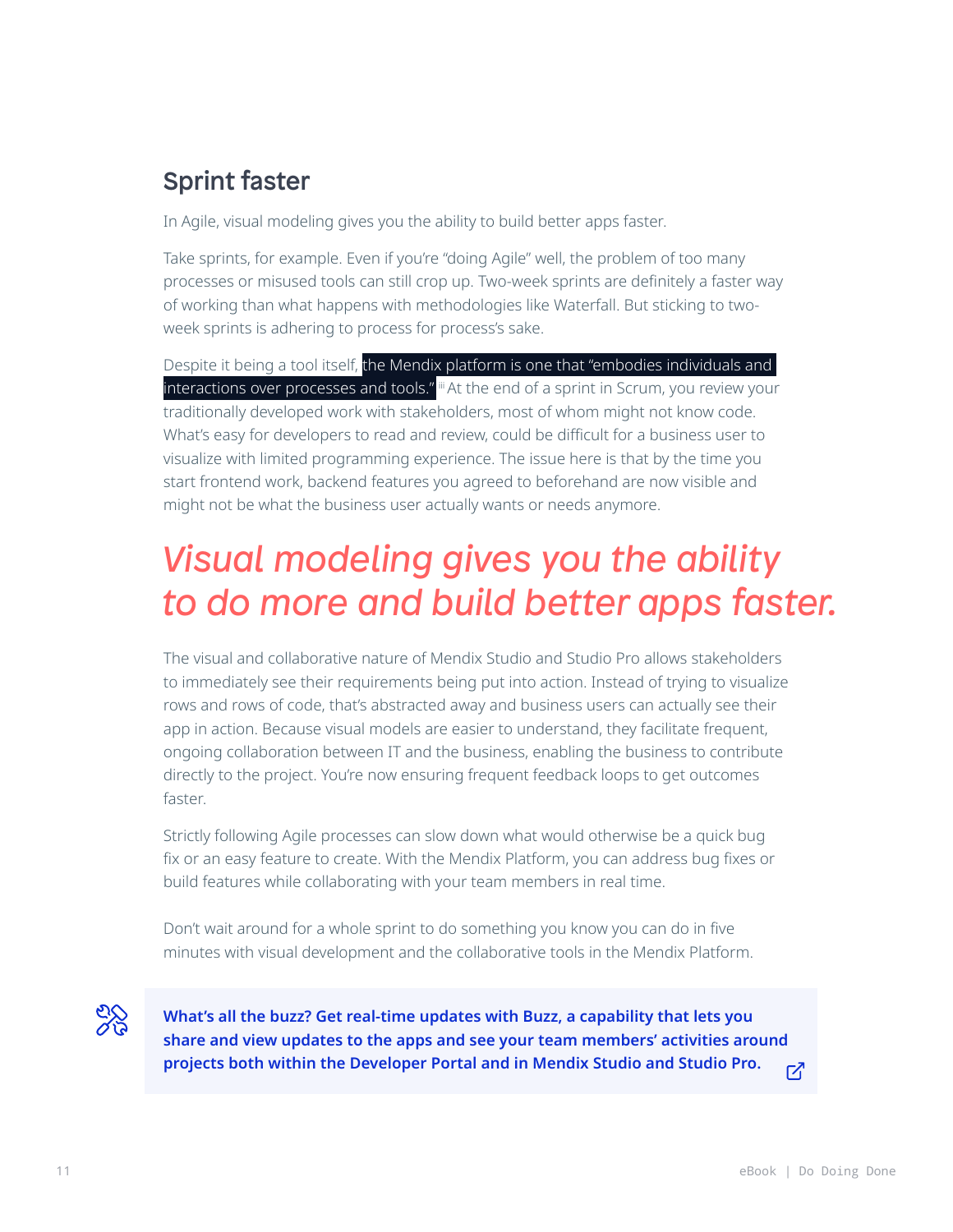### It just works

It's obvious, but delivering working software…well, it works. To us, "working software" is software that delivers on its intended purpose; i.e., it's creating business value. The faster you deliver applications, the faster you're responding to market changes, or making someone's job more efficient, or delighting an end user and making them a customer for life. That's why you're "doing Agile."

*The faster you deliver applications, the faster you're responding to market changes, or making someone's job more efficient, or delighting an end user and making them a customer for life. That's why you're "doing Agile."*

One aspect of Agile that we see preventing people from quickly creating business value is documentation. There is value in documenting your work. Understanding the requirements, stakeholder alignment, and clarity on product functionality are all crucial to making sure you are creating repeatable ways of doing things well.

Where documenting becomes detrimental is when it becomes the work rather than a recording of the work. Documentation should not be the desired outcome. Mendix provides a range of tools aligned to Scrum-based development that help manage documentation, so you can do what you have always set out to do: Deliver business value.



**With the Mendix SDK (Software Development Kit), you can generate documentation from your app models, so that you have the most up-to-date [documentation. Most importantly, with this feature you don't have to do manual](https://docs.mendix.com/apidocs-mxsdk/mxsdk/sdk-intro)  documentation; it's updated automatically so you can focus on creating working software.**

7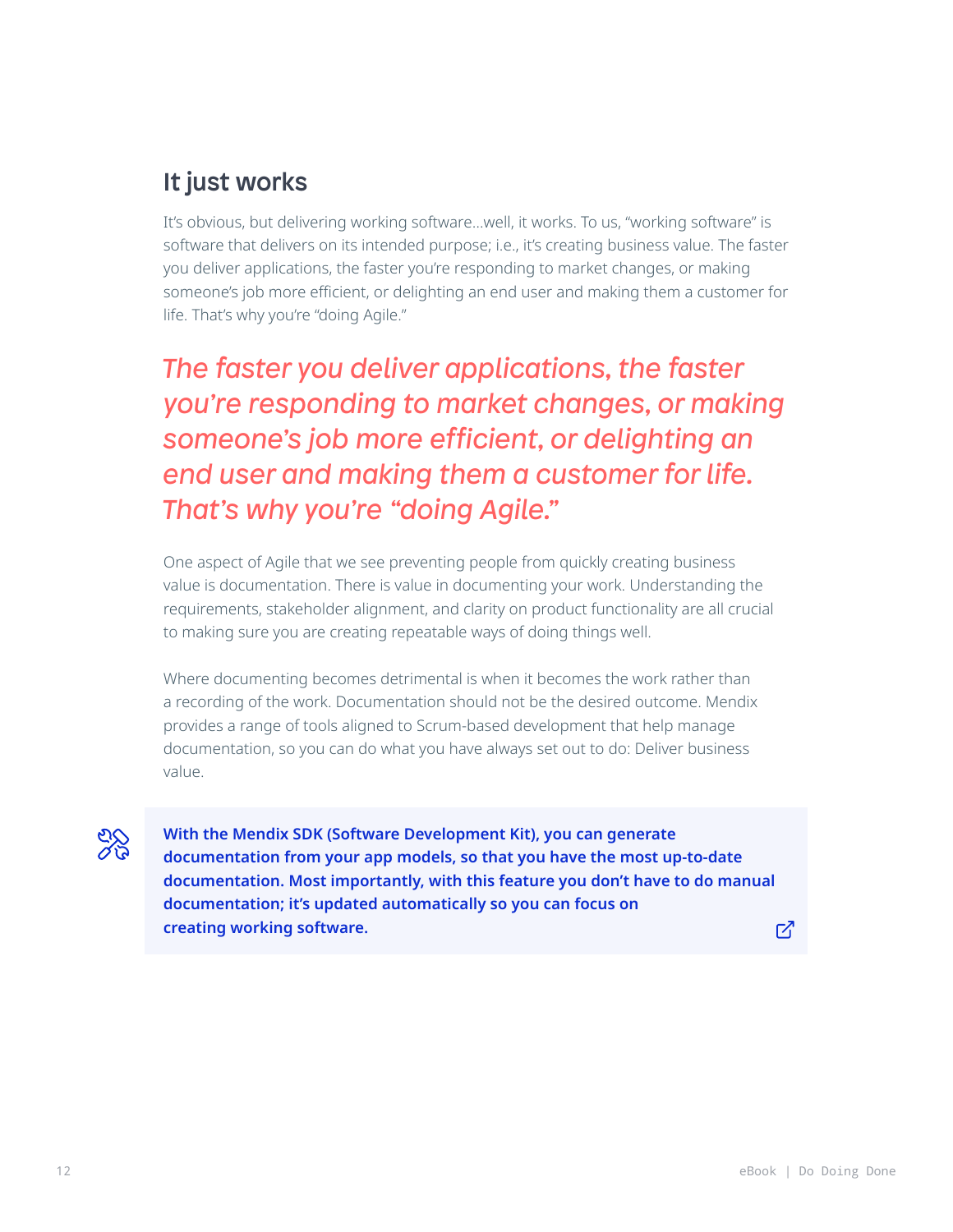# **Deploy**

Another key aspect of working software? Actually delivering it.

Whether you're deploying in the Mendix Cloud or elsewhere, Mendix gives you tools that support continuous integration/continuous deployment (CI/CD). The platform's APIs enable integration with external tools to build a delivery pipeline using products like Jenkins and Visual Studio Team Services that are coupled with container technologies and QA services. That's an Agile process that's fully operational. What this allows you to do is not just develop working software, but actually deliver it and continuously iterate on it.

Ultimately, what you get with the Mendix Platform is the ability to change your mind. No matter which development methodology you use or which Agile framework you put into action, if you don't have the freedom and flexibility to go back and iterate on what you've delivered, then you're not truly getting full value out of the process. Using the fullthrottle collaboration capabilities and visual nature of the Mendix Platform gives you the freedom to deploy whenever, wherever with one click.

### *Ultimately, what you get with the Mendix Platform is the ability to change your mind.*

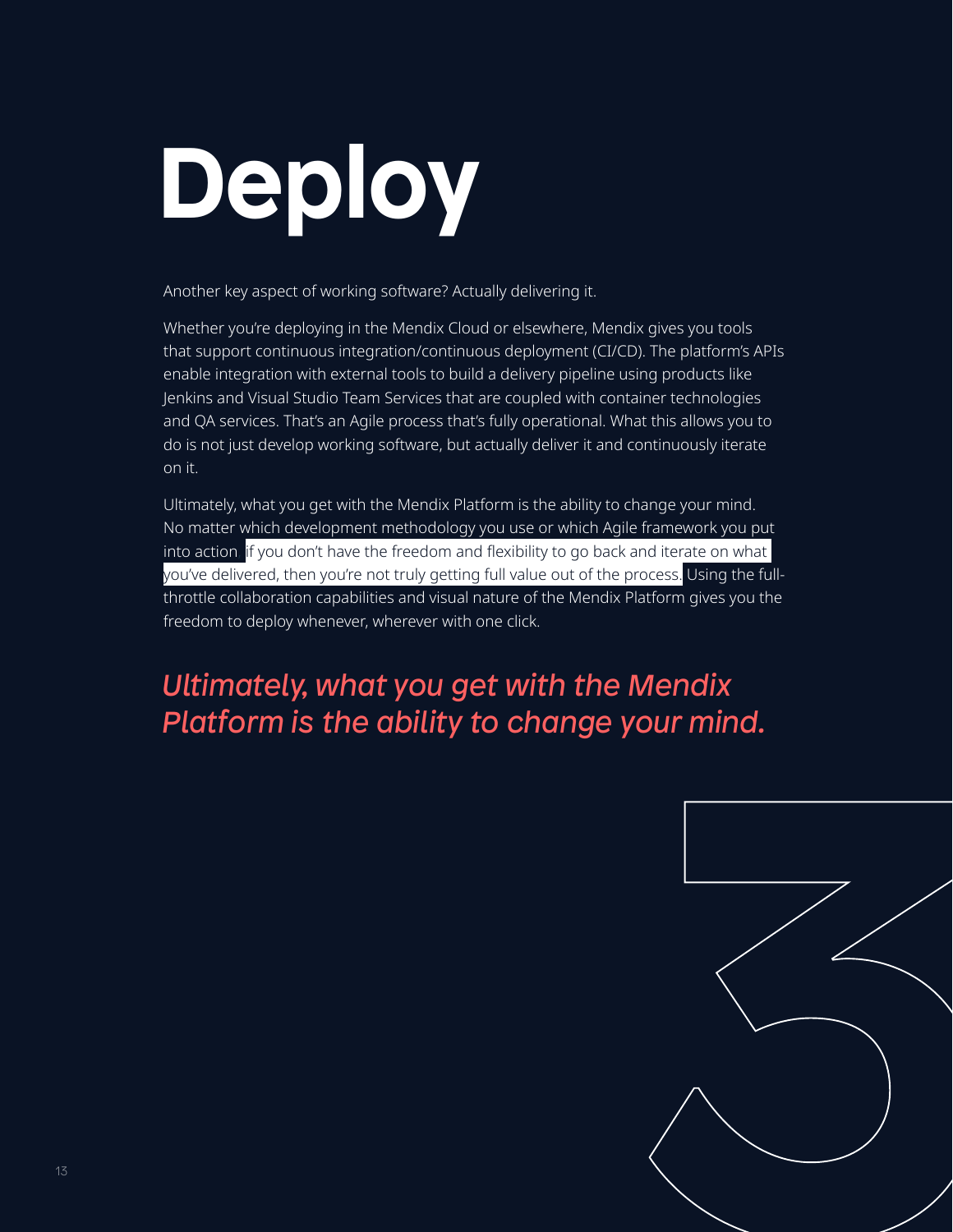# **Iterate**

"Doing Agile" means you've empowered your employees to collaborate and build products that align to business strategies. The only thing is, users' needs change. Then strategies change. Thus, plans change. Agile processes allow you to be responsive to those constant changes. Rather than building out a six-month plan and not changing until you get to the end, you can pivot 3 weeks in after the requirements or scope inevitably change. And then you can pivot again, and again. Working agilely in Mendix enables your team to evolve along with the project's objectives.

Ask any high-performing athlete: Pivoting on a dime is hard. But that's what today's business landscape looks like. Constant pivoting. With Agile, you have the process in place to do that. With Mendix, you have the platform that people can use to easily change too.

The Developer Portal directly attaches commits to the application models with a reference to the user stories. This enables teams to perform a user story audit and go back and check commits to understand the reasoning behind any changes.

Why is this important to delivering working software?

The more easily you can track progress and pivot on changing business requirements, the faster you're delivering working software.



 $\begin{picture}(120,140) \put(0,0){\line(1,0){100}} \put(15,0){\line(1,0){100}} \put(15,0){\line(1,0){100}} \put(15,0){\line(1,0){100}} \put(15,0){\line(1,0){100}} \put(15,0){\line(1,0){100}} \put(15,0){\line(1,0){100}} \put(15,0){\line(1,0){100}} \put(15,0){\line(1,0){100}} \put(15,0){\line(1,0){100}} \put(15,0){\line(1,0){100$  $\begin{picture}(120,140) \put(0,0){\line(1,0){100}} \put(15,0){\line(1,0){100}} \put(15,0){\line(1,0){100}} \put(15,0){\line(1,0){100}} \put(15,0){\line(1,0){100}} \put(15,0){\line(1,0){100}} \put(15,0){\line(1,0){100}} \put(15,0){\line(1,0){100}} \put(15,0){\line(1,0){100}} \put(15,0){\line(1,0){100}} \put(15,0){\line(1,0){100$  $\begin{picture}(120,140) \put(0,0){\line(1,0){100}} \put(15,0){\line(1,0){100}} \put(15,0){\line(1,0){100}} \put(15,0){\line(1,0){100}} \put(15,0){\line(1,0){100}} \put(15,0){\line(1,0){100}} \put(15,0){\line(1,0){100}} \put(15,0){\line(1,0){100}} \put(15,0){\line(1,0){100}} \put(15,0){\line(1,0){100}} \put(15,0){\line(1,0){100$ **The Mendix Feedback Widget gives users the ability to provide direct feedback within the project so that developers or business engineers can respond in real-time.**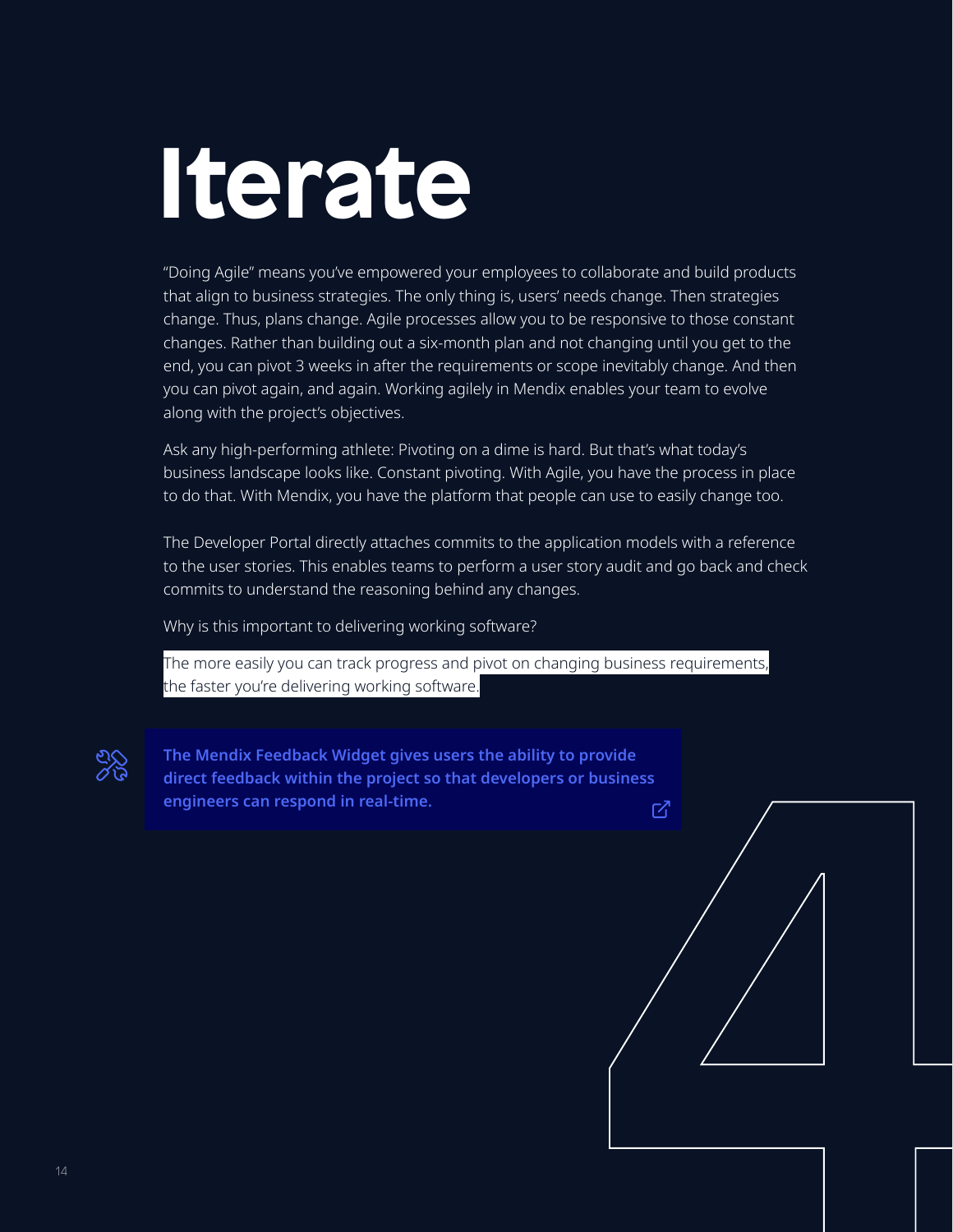### Measure and move

Another way of gathering feedback to help you pivot more accurately is metrics. Getting data on how your applications are performing and seeing those trends is incredibly informative to how you plan your next course of action. This is what Jeff Sutherland, author of "Scrum: The Art of Doing Twice the Work in Half the Time," had in mind when he defined the Scrum methodology. "Observe, Orient, Decide, and Act" prompts you to gather your surroundings, get your bearings, and quickly decide what the next course of action is.<sup>iv</sup>

### *"Observe, Orient, Decide, and Act" prompts you to gather your surroundings, get your bearings, and quickly decide what the next course of action is.*

When you incorporate a tool that is used across the whole organization—not just IT, not just the business—changes in strategies are more easily communicated. Everyone on both sides of the business can adjust user stories and track changes to those user stories within Mendix. With Mendix, you're able to see the successes (or failures) of your plans. You can see how many changes were made to user stories to meet or adjust to plans.

That's less time spent aligning on strategy and more time being in lock-step and changing together. When trying to scale up Agile, getting everyone in the organization aligned is critical.

ల్గ్గ

**Within the Developer Portal, you have a number of analytical tools at your [disposal to gauge the performance of your applications, their status, and the](https://docs.mendix.com/developerportal/operate/metrics)  status of the platform. All in one place.**

 $\mathbb{Z}$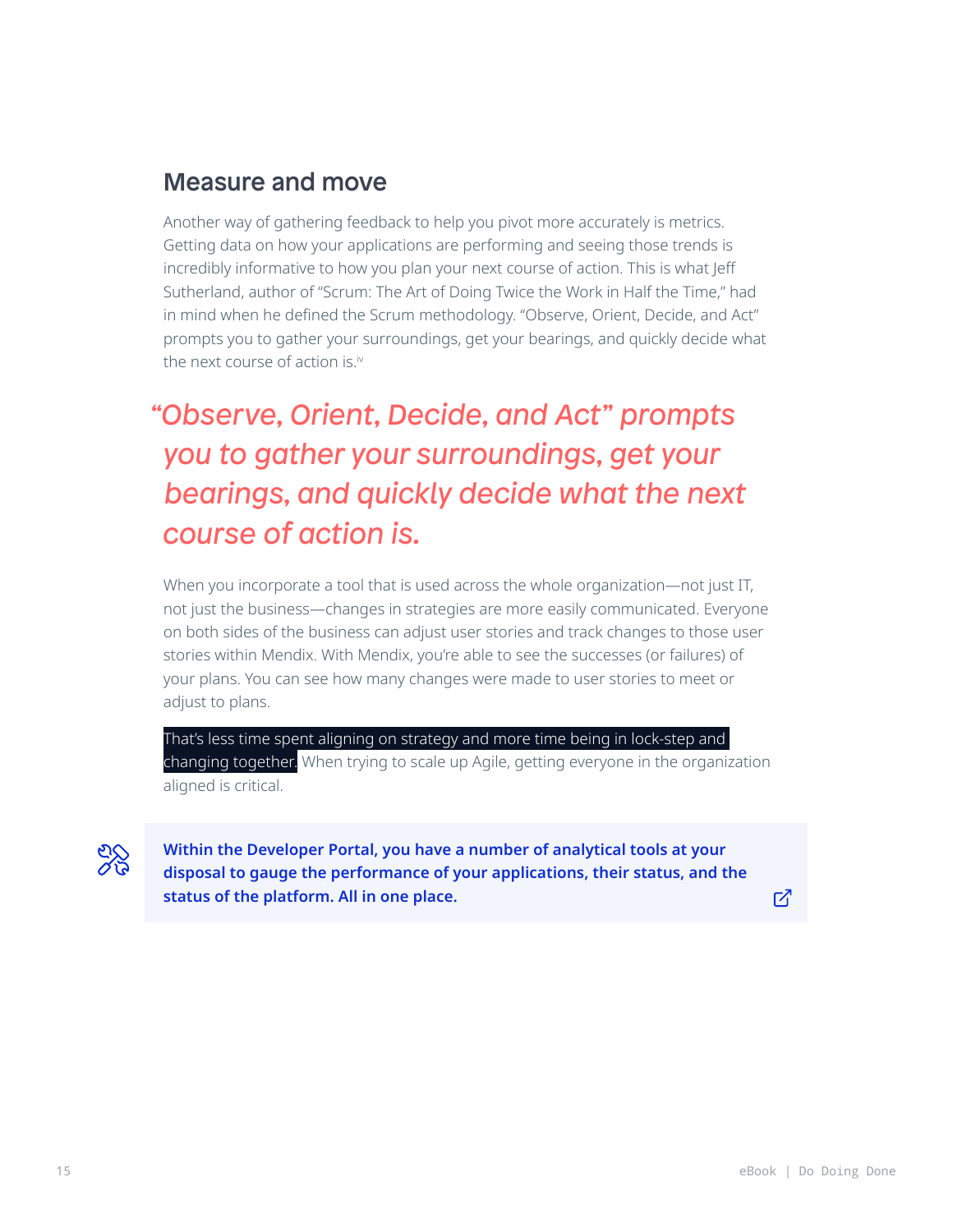# **Uncover better ways of developing**

Adopt Agile methodologies correctly and you increase productivity, reduce costs through accelerated product delivery, and achieve better alignment on business strategies across the organization. In other words, you're uncovering what the authors of the Agile Manifesto and the founders of Mendix have always desired for businesses: a better way of developing.

By pairing Agile with the Mendix Platform, you get a process and a platform that support the entire application lifecycle, from planning to operations. With Agile and Mendix, you're enhancing an already iterative process to develop applications that meet users' ever-evolving needs, match the demands of your organization, and result in the very thing that Agile was meant to help you deliver: Outcomes.

Ready to go? Try out the Mendix platform  $Z'$